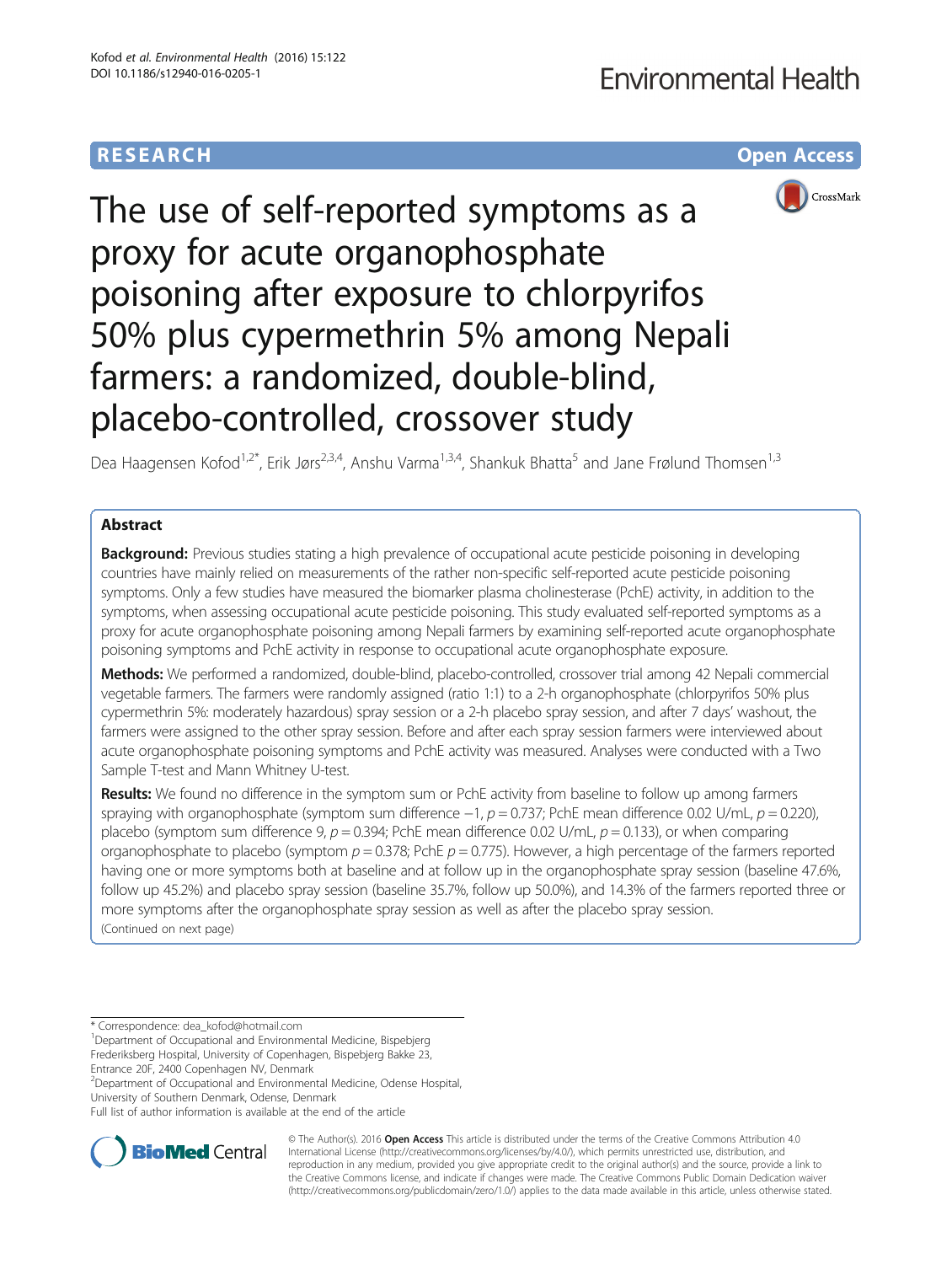# (Continued from previous page)

**Conclusion:** We found a general presence of acute organophosphate symptoms among the farmers regardless of organophosphate exposure or poisoning. Thus, self-reported acute organophosphate symptoms seem to be a poor proxy for acute organophosphate poisoning as the occurrence of these symptoms is not necessarily associated with acute organophosphate poisoning.

Trial registration: ClinicalTrials.gov, [NCT02838303.](https://clinicaltrials.gov/ct2/show/NCT02838303?term=NCT02838303&rank=1) Registered 19 July 2016. Retrospectively registered.

Keywords: Farmers, Organophosphate, Acute pesticide poisoning, Symptoms, Plasma cholinesterase, Nepal

# Background

Exposure to pesticides is considered as one of the most important occupational health risks among farmers in developing countries [[1](#page-9-0), [2](#page-9-0)]. An estimated 25 million farmers suffer from acute pesticide poisoning annually in developing countries, making pesticide poisoning a major global health problem [\[2](#page-9-0)–[4\]](#page-9-0). Some of the most widely used pesticides of farmers worldwide, like organophosphates, cause acute pesticide poisoning by inhibiting cholinesterase enzymes. This results in excessive stimulation of nicotinic and muscarinic receptors causing the symptoms of acute pesticide poisoning like headache, dizziness, weakness, vomiting, diarrhea, bradycardia, dyspnea, ataxia, paralysis and worst case death [\[5, 6](#page-9-0)].

Previous studies stating a high prevalence of occupational acute pesticide poisoning among farmers in developing countries [\[7](#page-9-0)–[13\]](#page-9-0) have mainly relied on measuring self-reported acute pesticide poisoning symptoms when assessing the prevalence. However, acute pesticide poisoning symptoms are rather non-specific and can have multiple causes such as heat exhaustion, dehydration, or various diseases, and there may be some degree of recall and report bias when relying on self-reported symptoms solely. Thus, measuring cholinesterase enzyme activities, in addition to acute pesticide poisoning symptoms, is suggested when assessing occupational acute pesticide poisoning. Plasma cholinesterase (PchE) activity is considered a valid biomarker of acute pesticide exposure and poisoning [[5](#page-9-0), [6, 14\]](#page-9-0), however, to date only a few studies have measured PchE activity in relation to occupational pesticide poisoning [\[15](#page-9-0)–[19](#page-9-0)] and these studies have mainly examined occupational chronic pesticide poisoning.

The purpose of this study was to evaluate self-reported symptoms as a proxy for acute organophosphate poisoning by examining self-reported acute organophosphate poisoning symptoms and PchE activity in response to occupational acute organophosphate exposure among farmers in Nepal.

# Methods

#### Study design

We performed a randomized, double-blind, placebocontrolled, crossover trial collecting baseline and follow up measures of self-reported acute organophosphate poisoning symptoms and PchE activity in Nepali farmers randomized to either Group A (farmers spray with organophosphate in their first spray session and placebo in their crossover spray session) or Group B (farmers spray with placebo in first their spray session and organophosphate in their crossover spray session). The data presented was gathered by the principal investigator and a local partner over a 2-month period from September to November 2014.

### Study area, population and recruitment

Very few studies examining occupational acute pesticide poisoning have been carried out in Nepal, however, the increasing pesticide consumption and health hazardous pesticide behavior among Nepali farmers, suggest a risk of significant exposure and poisoning [[9, 20](#page-9-0), [21\]](#page-9-0). This study was conducted in two purposely selected villages, Sukranagar and Jagatpur, in the Chitwan District of Nepal, where vegetable production is intensive and pesticide use extensive [\[22](#page-9-0)]. The study participants consisted of commercial vegetable farmers. Inclusion criteria were: male, minimum age 18 years, hand pressured backpack sprayer usage, and used to spray with moderately to extremely hazardous pesticides according to the World Health Organization's (WHO) Pesticide Hazard Classification [[23\]](#page-9-0). Exclusion criteria were: usual personal protective equipment use (respirator/mask with particulate filter, face shield, googles, gloves, boots, plastic poncho), unwilling to stay pesticide-free 7 days prior to each of the two spray sessions, or medical conditions interfering with PchE activity (liver disease, acute infection, chronic malnutrition, heart attack, cancer, obstructive jaundice, inflammation caused by various diseases, or use of pyridostigmine drugs) [\[24](#page-9-0), [25](#page-9-0)].

The farmers were contacted through the management in their respective Vegetable Farmer Cooperative, who invited the farmers to a meeting regarding the study. The farmers were informed about the purpose of the study, its advantages and disadvantages, and were asked to volunteer for the study. All participating farmers signed an informed consent prior to participation. The study was approved by Nepal Health Research Council's Ethical Review Board, Reg. no. 162/2014.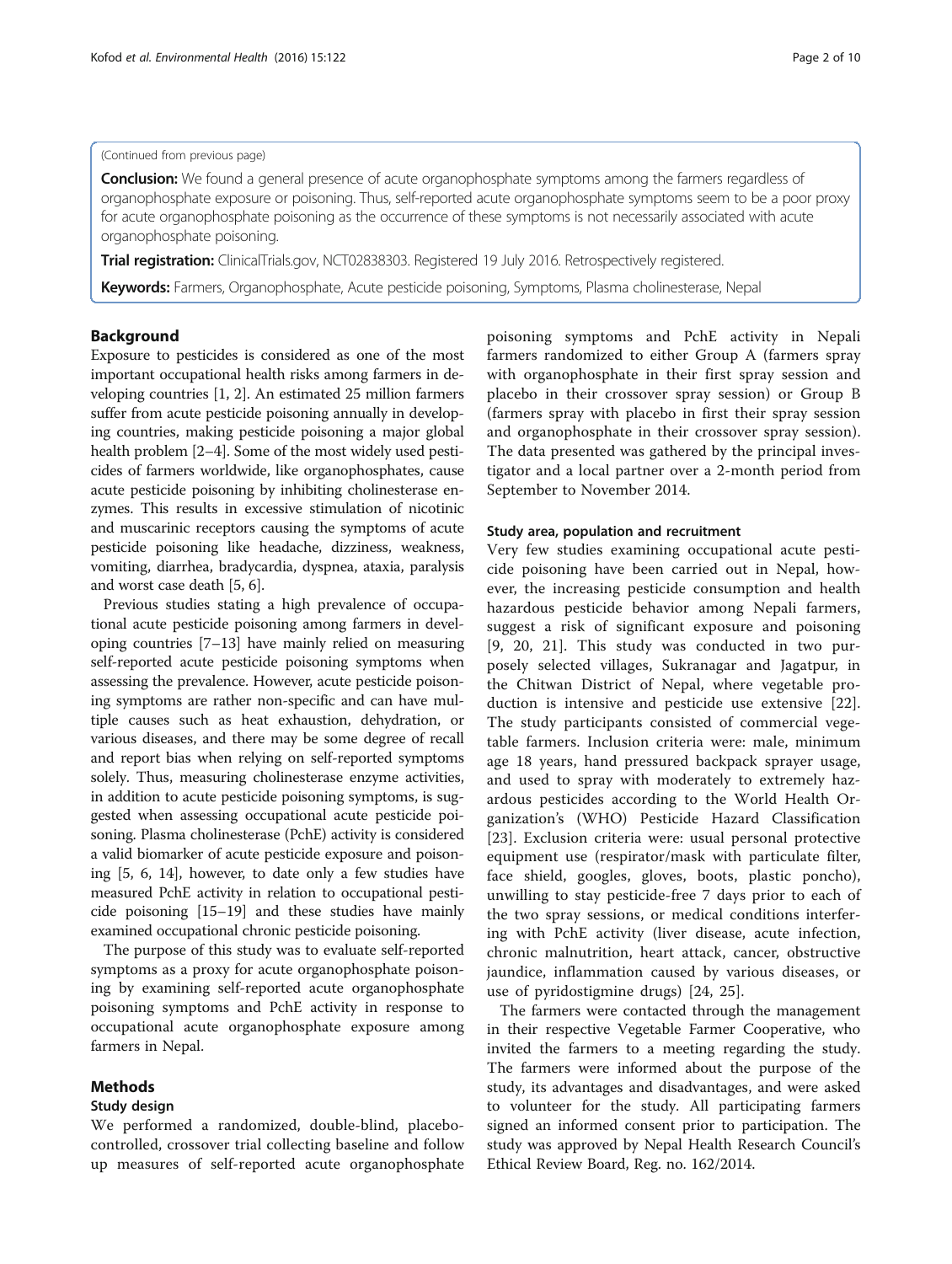# Intervention

Each farmer participated in two spray sessions, which each had an average duration of 2 h (minimum 1 h and 45 min; maximum 2 h and 15 min). Each spray session was preceded by minimum 7 days' washout in which the farmers had to stay pesticide-free. In the organophosphate spray session the farmers sprayed with chlorpyrifos (organophosphate) 50% plus cypermethrin (pyrethroid) 5% EC, WHO Class II: Moderately hazardous, in the farmers' usual dilution ratio. In the placebo spray session the farmers sprayed with the biopesticide Multineem, WHO Class U: Unlikely to present acute hazard in normal use. The dilution ratio for Multineem was 2 mL per L water. Multineem was purposely selected, as it is similar to the organophosphate pesticide in appearance and odor.

# Data collection

A structured questionnaire interview and blood tests were conducted in each farmer's home just before (baseline) and about 30 min after (follow up) each spray session by the local partner. Observations were made based on a checklist during each farmer's spray session by the principal investigator and the local partner. The structured questionnaire interview and observation checklist were developed based on studies applying similar methods [\[13](#page-9-0), [21](#page-9-0), [26, 27\]](#page-9-0). Under the supervision of the principal investigator, the structured questionnaire interview was conducted face-to-face in Nepali by the local partner, and back translated into English later on the same day.

Self-reported acute organophosphate poisoning symptoms were assessed with the baseline question "Have you suffered from any of the following symptoms in the last 7 days?" and follow up question "Have you suffered from any of the following symptoms during or after spraying today?". The definition of symptoms was based on WHO's standardized list of clinical presentations of acute organophosphate poisoning [\[2](#page-9-0)]. Some of these clinical terms were considered difficult for the farmers to understand, therefore, these terms were translated into more understandable terms, the final list of selfreported acute organophosphate poisoning symptoms being: headache, dizziness, skin irritation, extreme tiredness, weakness, anxiety, excessive sweating, trembling hands, vomiting, diarrhea, abdominal pain, blurred vision, paralysis, salivation, tearing, lack of coordination, respiratory difficulties, confusion.

PchE activity was measured with a blood test using a Test-mate Che Cholinesterase System (Model 400) with a PchE Plasma Cholinesterase Assay Kit (Model 470). This system is considered to involve a reliable test method for measuring PchE inhibition of farmers due to organophosphate exposure [[28, 29\]](#page-9-0). The blood test was

performed in accordance with the Instruction Manual [[30\]](#page-9-0). In short, after cleaning the farmer's fingertip with water, soap and an alcohol swap, the fingertip was punctured with a sterile blood lancet, and a 10 microliter capillary tube was filled with blood. The capillary tube was inserted into an assay tube, and afterwards PchE Plasma Cholinesterase Reagent was added. A photometric analyzer calculated the test results. Given the large inter- and intraindividual variation of PchE, it is necessary to establish individual baseline PchE activities, adopted as a reference. The interindividual coefficient of variation is about 15–25%, whereas the intraindividual coefficient of variation is about 6–9% [[31, 32](#page-9-0)]. PchE activities after exposure should be expressed as percentage change with respect to the individual baseline [\[31](#page-9-0)]. A 50% PchE inhibition from baseline is suggested as the level of acute overexposure and poisoning [\[5\]](#page-9-0).

Descriptive variables partly included interviews about the background characteristics age, height, weight, marital status, educational level, farming experience, pesticide experience, medical condition, medication, tobacco status, alcohol consumption, names of pesticides the farmer usually uses, and partly observations of temperature, clothing during spraying, work practices during and after spraying, total area of spraying and if the backpack leaked. In addition to the PchE activity, we measured a hemoglobin (Hb) level with the Testmate Che Cholinesterase System to evaluate whether the spray session resulted in dehydration of the farmers, which would be reflected as an increase in Hb level after spraying.

The informed consent, intervention, placebo and data collection procedure were pretested on one commercial vegetable farmer from Sukranagar. During pretesting of the intervention and placebo both the farmer and the local partner were unaware of the pesticide assignment (placebo) chosen by the principal investigator, however, both the farmer and the local partner believed that the placebo was organophosphate.

## Sample size calculation

The sample size calculation was based on data from a previous study of 25 farmers in Chitwan whose acute organophosphate poisoning symptoms significantly increased after an organophosphate spray session (Neupane D. Pesticide exposure and its health effects among commercial vegetable farmers in Nepal. Unpublished masters' thesis. University of Southern Denmark; 2012). The sample size was calculated using SAS 9.3 Proc Power for paired means (alpha 0.05, power 0.90). A sample size of 34 pairs was required. Forty-two farmers were enrolled taking into account possible dropouts and technical problems.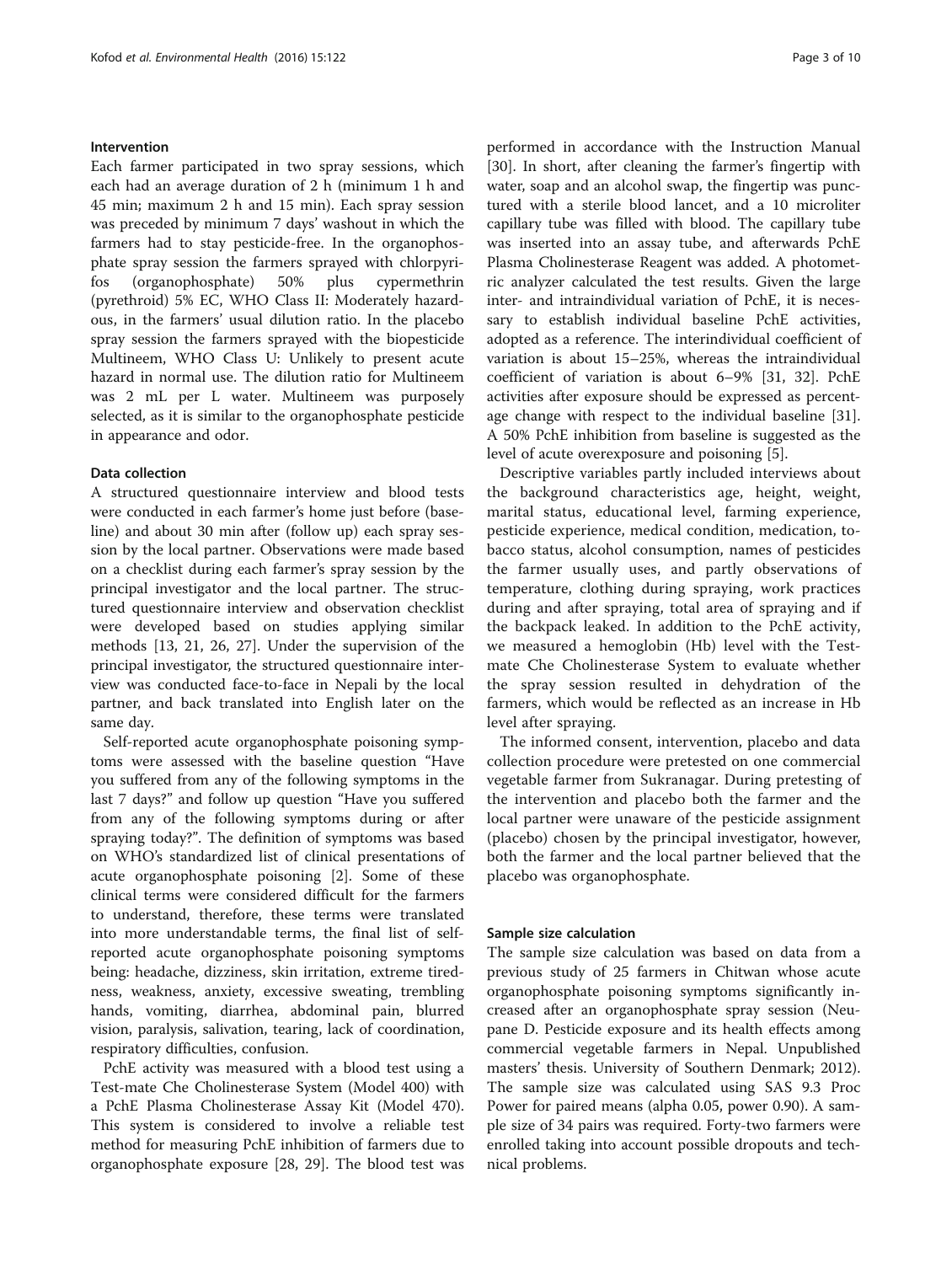# Randomization and blinding

The participating farmers were assigned a study ID number from 1 to 42. Forty-two opaque envelopes containing a study ID card with a study ID number were prepared by the principal investigator. A person not involved in the project (Khilendra R. Chaudhary) randomly allocated the envelopes to two buckets assigned Group A or Group B (ratio 1:1). The person wrote the assigned group on the study ID card, put the card back into the envelope, wrote the study ID number on the envelope, sealed the envelope and placed the envelopes in numerical order. The envelopes were placed in a secure location to which only the principal investigator had access.

On the day of each farmer's first spray session, the principal investigator brought the numerically relevant sealed envelope, and opened it prior to group assignment. The principal investigator diluted the assigned pesticide (organophosphate or placebo) into the farmer's backpack sprayer, while the farmer and the local partner stayed at a location where they could not see the mixing site. Afterwards, the backpack was handed to the farmer closed and ready to use. This procedure was repeated every time the farmer needed a backpack refill. Thus, the principal investigator assigned all farmers to their intervention, ensuring that the local partner and all farmers remained unaware of the pesticide assignment.

#### Data analysis

Double data entry, cleaning and statistical analyses were performed in SPSS version 22. P values lower than 0.05 were considered statistically significant. Mean (SD) was applied for parametric tests and median (IQR) for nonparametric tests. Body Mass Index was calculated as weight (in kilograms) over height squared (in meters).

To compare the farmers' characteristics between Group A and Group B a two sample t-test was applied. If the normality assumption was violated the Mann Whitney U-test was applied. For categorical data the Pearson Chi-Square test was applied, or when more than 20% of the cells had expected values less than five, Fishers' exact test (2×2 tables) and Likelihood Ratio (tables > 2×2) were applied.

To compare outcome measures between the organophosphate spray session and the placebo spray session, we used the model recommended by Altman and colleagues for analyzing crossover trials consisting of two sample t-tests or Mann Whitney U-tests [\[33](#page-9-0)]. First, we applied the tests to assess whether there was any period effect or treatment-period interaction, and given the lack of such effects, we applied the same tests to compare the two spray sessions.

To compare baseline levels within Group A and Group B respectively, and to compare baseline levels and follow up levels within the organophosphate and placebo spray session respectively, we applied the paired sample t-test when data were normally distributed and the Wilcoxon signed rank test when data were not normally distributed.

# Results

Figure [1](#page-4-0) shows the trial profile. Of 44 eligible farmers, two were excluded due to infectious leg ulcer and unwillingness to stay pesticide-free 7 days prior to each spray session. Forty-two farmers were randomized: 21 to Group A and 21 to Group B. All randomized farmers completed their assigned initial intervention and crossover intervention.

The farmers' characteristics are described in Table [1](#page-5-0), which shows no statistically significant difference between Group A and Group B. Ten farmers reported having medical conditions: two reported mental problems (one medicated with fluoxetine 20 mg od. and olanzapine 5 mg od., and one medicated with fluoxetine 40 mg od.); one had high blood pressure (medicated with amlodipine 5 mg od.); seven had unmedicated, unspecific symptoms such as gastritis and difficulties in breathing. None of the conditions or medications are known to interfere with PchE activity.

Table [2](#page-6-0) describes ten of the most common pesticides usually used by the farmers when spraying their crops. A median of three different types of pesticides per farmer was reported (IQR 2.0–4.0; minimum 1; maximum 6). The most commonly used pesticide by the farmers, chlorpyrifos 50% plus cypermethrin 5% EC, was the pesticide of choice for our organophosphate spray session.

Table [3](#page-6-0) shows no considerable differences when comparing observations in the organophosphate spray sessions with observations in the placebo spray sessions. The median spraying time was 1.92 h (IQR 1.83–2.00 h) with organophosphate and 2.00 h (IQR 2.00–2.00 h) with placebo. In the organophosphate spray session the farmers applied a median of 103 mL (IQR 80–136 mL) chlorpyrifos 50% plus cypermethrin 5% EC per spray session (median concentration: 1.8 mL/L water (IQR 1.6–1.9 mL/L)). There was no statistically significant change in the Hb level from baseline to follow up among farmers spraying with organophosphate (mean difference −0.13 g/dL, −1.1%,  $p = 0.120$ ) or with placebo (mean difference 0.06 g/dL, 0.5%,  $p = 0.526$ ).

Table [4](#page-7-0) shows that there was no statistically significant change in PchE activity from baseline to follow up among farmers spraying with organophosphate (mean difference 0.02 U/mL, 1.25%,  $p = 0.220$  or with placebo (mean difference 0.02 U/mL, 1.25%,  $p = 0.133$ ), or when comparing organophosphate with placebo  $(p = 0.775)$ . The percentage changes in PchE activity from baseline to follow up ranged between a maximum activation of 16.1% to a maximum inhibition of 10.9% after spraying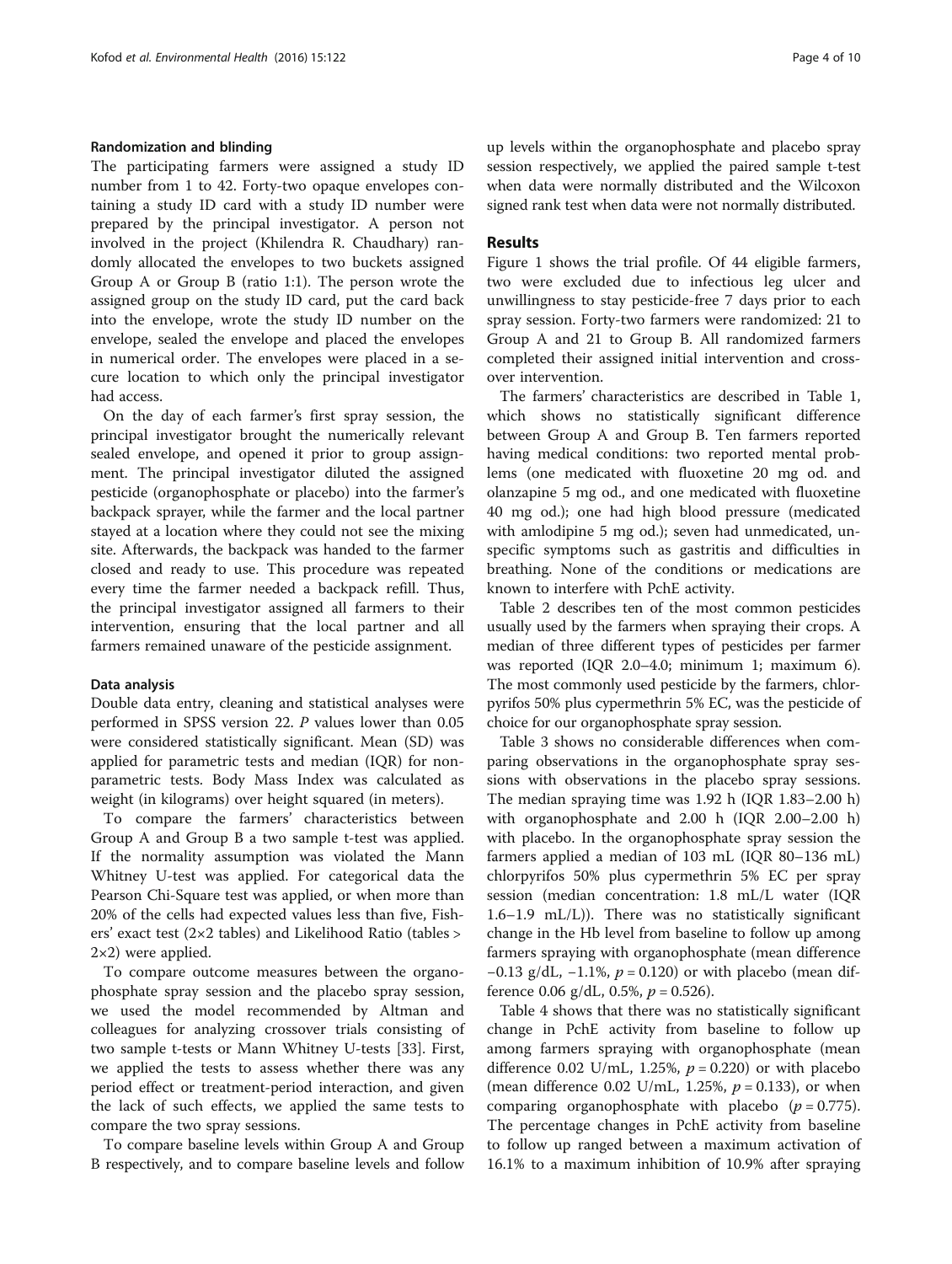<span id="page-4-0"></span>Kofod et al. Environmental Health (2016) 15:122 **Page 5 of 10** 



with organophosphate, comparable to the changes after spraying with placebo, which ranged between a maximum activation of 17.7% to a maximum inhibition of 9.1% (data not shown, see Additional file [1\)](#page-8-0).

As for PchE, no statistically significant difference was observed in the symptom sum from baseline to follow up among farmers spraying organophosphate (sum difference −1,  $p = 0.737$ ), placebo (sum difference 9,  $p =$ 0.394), or when comparing organophosphate with placebo ( $p = 0.378$ ). However, a high percentage of the farmers reported having one or more symptoms consistent with acute organophosphate poisoning both at baseline and at follow up in the organophosphate spray session (baseline 47.6%, follow up 45.2%) as well as in the placebo spray session (baseline 35.7%, follow up 50.0%). After spraying with organophosphate, 23.8% farmers increased their symptom sum, compared to 35.7% farmers after spraying with placebo (data not shown, see Additional file [1](#page-8-0)).

For both outcome measures, there was no statistically significant period effect ( $p = 0.946$  for PchE,  $p = 0.171$  for symptoms) or treatment-period interaction ( $p = 0.108$  for PchE,  $p = 0.334$  for symptoms) between the two spray sessions. Furthermore, there was no statistically significant difference in baseline levels between the organophosphate and placebo spray session in Group A ( $p = 0.350$  for PchE,  $p = 0.903$  for symptoms) or Group B ( $p = 0.351$  for PchE,  $p = 0.320$  for symptoms).

# **Discussion**

To our knowledge, this is the first placebo-controlled study examining self-reported symptoms as a proxy for acute organophosphate poisoning. The organophosphate spray session did not increase self-reported symptoms or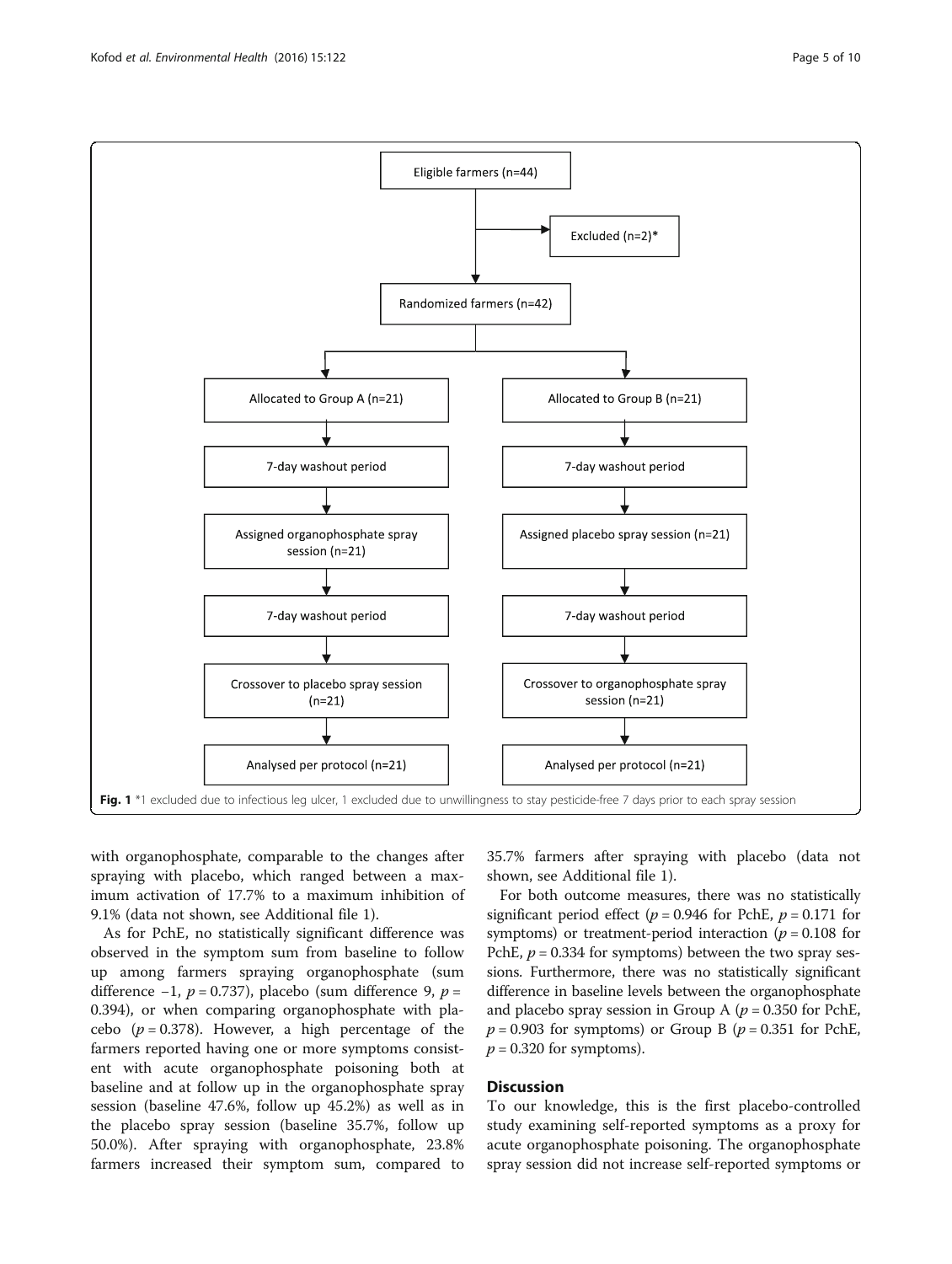<span id="page-5-0"></span>Table 1 Characteristics of farmers

| Variable                                | Total $(n = 42)$    | Group A $(n = 21)$   | Group B $(n = 21)$ | $P$ value*           |
|-----------------------------------------|---------------------|----------------------|--------------------|----------------------|
| Men, n (%)                              | 42 (100)            | 21 (100)             | 21 (100)           |                      |
| Age (years)                             |                     |                      |                    | $0.134$ <sup>a</sup> |
| Mean (SD)                               | 38.1 (9.4)          | 35.9 (8.6)           | 40.2 (10.0)        |                      |
| Education, n (%)                        |                     |                      |                    | $0.917^{+,b}$        |
| No education                            | 4(9.5)              | 2(9.5)               | 2(9.5)             |                      |
| $1st-4th$ grade                         | 6(14.3)             | 2(9.5)               | 4 (19.0)           |                      |
| $5th-8th$ grade                         | 9(21.4)             | 5(23.8)              | 4 (19.0)           |                      |
| 9 <sup>th</sup> -12 <sup>th</sup> grade | 23 (54.8)           | 12(57.1)             | 11(52.4)           |                      |
| Median (IQR)                            | $10(4.8-10)$        | $10(6.0 - 10.0)$     | $10(3.0 - 10.0)$   |                      |
| Involvement in farming (years), n (%)   |                     |                      |                    | $0.208^{+,b}$        |
| $1 - 10$                                | 18 (42.9)           | 12(57.1)             | 6(28.6)            |                      |
| $11 - 20$                               | 13 (31.0)           | 4(19.0)              | 9(42.9)            |                      |
| $21 - 30$                               | 5(11.9)             | 3(14.3)              | 2(9.5)             |                      |
| > 30                                    | 6(14.3)             | 2(9.5)               | 4(19.0)            |                      |
| Median (IQR)                            | 12.0 (8.0-22.3)     | $10.0 (6.0 - 21.5)$  | 13.0 (10.0-24-0)   |                      |
| Pesticide use (years), n (%)            |                     |                      |                    | $0.398^{+,b}$        |
| $1 - 10$                                | 24 (57.1)           | 15 (71.4)            | 9(42.9)            |                      |
| $11 - 20$                               | 13 (31.0)           | 3(14.3)              | 10(47.6)           |                      |
| $21 - 30$                               | 5(11.9)             | 3(14.3)              | 2(9.5)             |                      |
| Median (IQR)                            | $10.0$ $(4.8-13.3)$ | $8.0$ $(4.0 - 14.0)$ | $11.0$ (5.0-13.5)  |                      |
| Marital status, n (%)                   |                     |                      |                    | $0.148^{c}$          |
| Currently married                       | 36 (85.7)           | 18 (85.7)            | 18 (85.7)          |                      |
| Divorced/Separated                      | 2(4.8)              | $\mathsf{O}\xspace$  | 2(9.5)             |                      |
| Never married                           | 4(9.5)              | 3(14.3)              | 1(4.8)             |                      |
| Body Mass Index (kg/m <sup>2</sup> )    |                     |                      |                    | $0.505^{\rm b}$      |
| Median (IQR)                            | 22.3 (19.8-24.9)    | 21.4 (18.3-25.9)     | 22.7 (21.4-23.4)   |                      |
| Alcohol drinking, n (%)                 |                     |                      |                    | 0.317 <sup>d</sup>   |
| Yes                                     | 13 (31.0)           | 5(23.8)              | 8(38.1)            |                      |
| No                                      | 29 (69.0)           | 16 (76.2)            | 13 (61.9)          |                      |
| Smoking, n (%)                          |                     |                      |                    | 1.000 <sup>e</sup>   |
| Yes                                     | 7(16.7)             | 3(14.3)              | 4 (19.0)           |                      |
| No                                      | 35 (83.3)           | 18 (85.7)            | 17 (81.0)          |                      |
| Chewing tobacco, n (%)                  |                     |                      |                    | 0.212 <sup>d</sup>   |
| Yes                                     | 18 (42.9)           | 11(52.4)             | 7(33.3)            |                      |
| No                                      | 24 (57.1)           | 10 (47.6)            | 14 (66.7)          |                      |

 $* =$  For difference between Group A and Group B

 $<sup>+</sup>$  = Tested as a continuous variable</sup>

 $a = Two$  sample t-test  $<sup>b</sup>$  = Mann Whitney U-test</sup>

 $c =$  Likelihood Ratio<br> $d =$  Fishers' exact test

 $e$  = Pearson Chi-Square test

decrease PchE activity, suggesting that a single 2-h spray session with a moderately hazardous organophosphate does not result in acute organophosphate poisoning among farmers in our study.

Considering that 50% PchE inhibition is suggested as the level of acute overexposure and poisoning [[5\]](#page-9-0), our results on PchE inhibition did not indicate that any farmer suffered from acute organophosphate poisoning.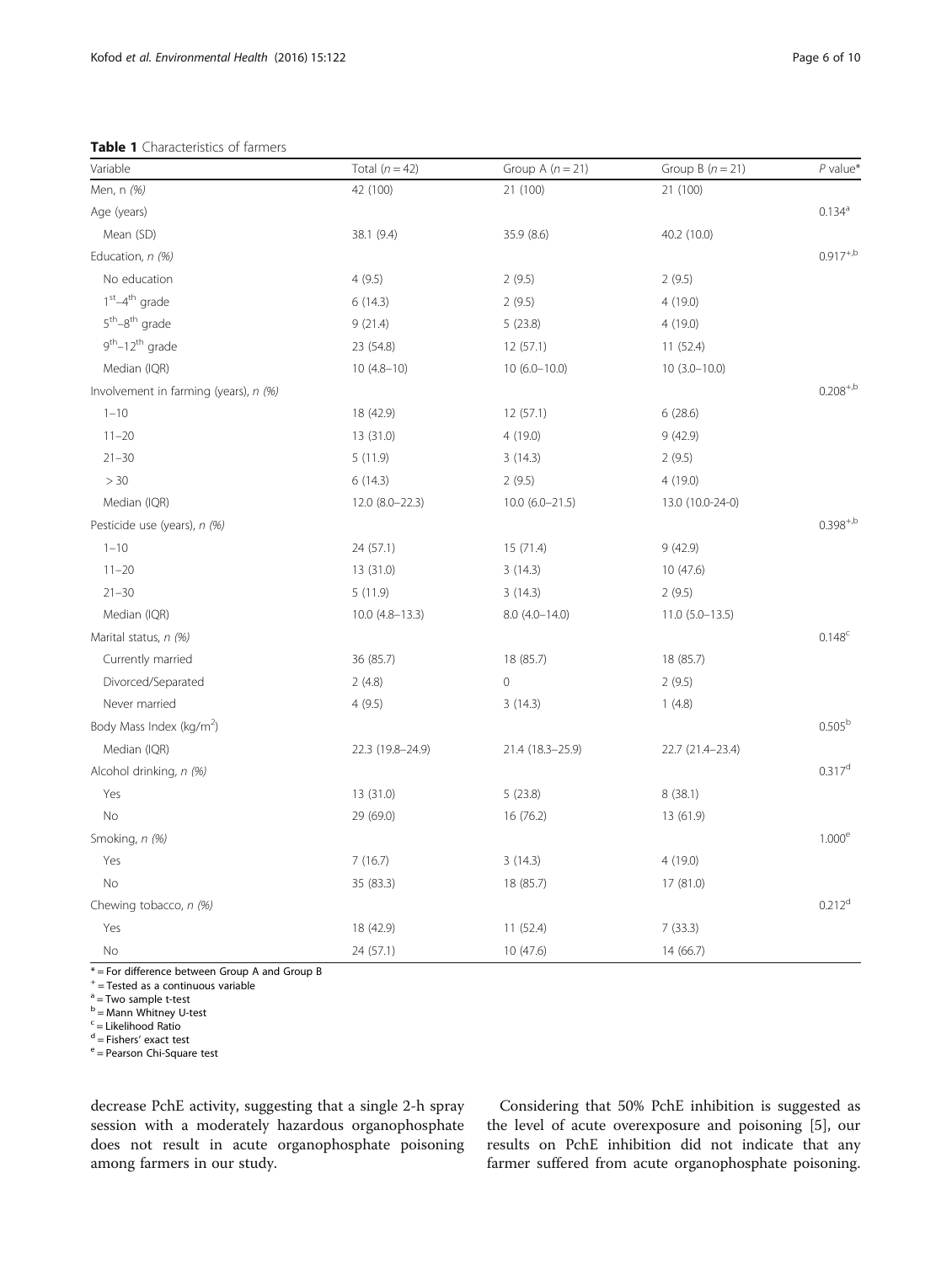<span id="page-6-0"></span>**Table 2** Ten most common pesticides usually used by the farmers when spraying their crops  $(n = 42)$ 

| Active ingredient                     | Chemical type                            | Main use    | WHO Class <sup>a</sup> | Reported use, n (%) |
|---------------------------------------|------------------------------------------|-------------|------------------------|---------------------|
| Chlorpyrifos 50% + cypermethrin 5% EC | Organophosphate and pyrethroid           | Insecticide | $\mathbb{I}$           | 38 (90.5)           |
| Emamectin Benzoate 5% SG              | Macrocyclic lactone                      | Insecticide | Ш                      | 15(35.7)            |
| Carbendazim 12% + mancozeb 63% WP     | Benzimidazol and dithiocarbamate         | Fungicide   | U                      | 12(28.6)            |
| Thiamethoxam 25% WG                   | Neonicotinoid                            | Insecticide | Ш                      | 8(19.0)             |
| Cypermethrin 10% EC                   | Pyrethroid                               | Insecticide | $\mathbb{I}$           | 7(16.7)             |
| Imidacloprid 17.8% SL                 | Neonicotinoid                            | Insecticide | $\mathbb{I}$           | 7(16.7)             |
| Dichlorvos 76% FC                     | Organophosphate                          | Insecticide | I <sub>b</sub>         | 6(14.3)             |
| Triazofos 35% + deltamethrin 1% EC    | Organophosphate and pyrethroid           | Insecticide | $\mathsf{I}$           | 5(11.9)             |
| Acetamiprid 20% SP                    | Neonicotinoid                            | Insecticide | Ш                      | 5(11.9)             |
| Cymoxanil 8% + mancozeb 64% WP        | Cyanoacetamide oxime and dithiocarbamate | Fungicide   | Ш                      | 5(11.9)             |

a<br>World Health Organization (WHO) Pesticide Hazard Classification of pesticide active ingredient: Ib Highly hazardous; II Moderately hazardous; III Slightly hazardous; U Unlikely to present acute hazard in normal use

To our knowledge, only one other study [[34\]](#page-9-0) has assessed acute organophosphate poisoning using the same method as we did by measuring follow up right after the spray session. This study measured acetyl cholinesterase (AchE) before and after a 2-h spray session with highly to extremely hazardous organophosphates

Table 3 Observed variables and change in Hb level in the organophosphate spray session (OP) and in the placebo spray session (PL)

| Variable                                                           | OP $(n = 42)$  | $PL (n = 42)$  |
|--------------------------------------------------------------------|----------------|----------------|
| Temperature (°C), mean (SD)                                        | 29.1(3.3)      | 28.9(3.5)      |
| Area of land sprayed (Katha), median (IQR)                         | $5.0(4.0-6.6)$ | $5.0(3.9-6.0)$ |
| Leaking sprayer, n (%)                                             | 9(21.4)        | 12(28.6)       |
| Clothing worn during spraying, n (%)                               |                |                |
| Long-sleeved shirt                                                 | 18 (42.9)      | 17(40.5)       |
| Long pants                                                         | 20(47.6)       | 20 (47.6)      |
| Hat                                                                | 21 (50.0)      | 23 (54.8)      |
| Cloth mask                                                         | 8 (19.0)       | 12 (28.6)      |
| Work practices during and after spraying, n (%)                    |                |                |
| Splash/spill on e.g. hands/feet                                    | 25 (59.5)      | 24 (57.1)      |
| Spray against the wind                                             | 27(64.3)       | 25 (59.5)      |
| Walk in just sprayed crop                                          | 42 (100)       | 41 (97.6)      |
| Keep nozzle close to the body                                      | 40 (95.2)      | 40 (95.2)      |
| Nozzle direction in front of farmer                                | 42 (100)       | 42 (100)       |
| Adjust/repair equipment with bare hands                            | 17 (40.5)      | 17(40.5)       |
| Eat/drink/smoke without prior hand wash                            | 13 (31.0)      | 10(23.8)       |
| Suck/blow nozzle with mouth                                        | 5(11.9)        | 2(4.8)         |
| Do not wash hands immediately<br>after spraying                    | 4(9.5)         | 5(11.9)        |
| Do not bath/change clothes soon<br>after spraying                  | 14 (33.3)      | 14(33.3)       |
| Change in Hb level (g/dL) from baseline to<br>follow up, mean (SD) | $-0.13(0.54)$  | 0.06(0.65)     |

(WHO Class Ia and Ib) and in contrary to our results found a significant inhibition of AchE, suggesting that a 2-h spray session with WHO Class Ia and Ib organophosphates does produce acute health effects. The difference could be due to the difference in WHO Hazard Class, and suggests that, as an initial approach to reduce acute organophosphate poisoning, it may be of importance to at least phase out farmers' use of WHO Class I organophosphates.

We found no considerable increase in self-reported symptoms after the organophosphate or placebo spray session, however, a high percentage of the farmers reported having one or more symptoms both at baseline and at follow up for the organophosphate spray session (baseline 47.6%, follow up 45.2%) as well as the placebo spray session (baseline 35.7%, follow up 50.0%). According to WHO's case definition matrix of acute organophosphate poisoning [[2\]](#page-9-0), a person is considered a probable case of acute organophosphate poisoning if the person has a known exposure of organophosphate, a temporal causeeffect relationship, and reports three or more symptoms of acute organophosphate poisoning. Applying this matrix, we found that 14.3% of the farmers were classified as a probable case of acute organophosphate poisoning at follow up after the organophosphate spray session. However, 14.3% of the farmers also reported three or more symptoms after the placebo spray session. Furthermore, 9.5% (for organophosphate) and 7.1% (for placebo) of the farmers already reported having three or more symptoms at baseline. No farmer's change in PchE activity indicated acute organophosphate poisoning. Thus, using self-reported symptoms to assess acute organophosphate poisoning may lead to an overestimation, as there is a general presence of symptoms consistent with acute organophosphate poisoning among the farmers regardless of organophosphate exposure. In other words, the occurrence of these symptoms is not necessarily associated with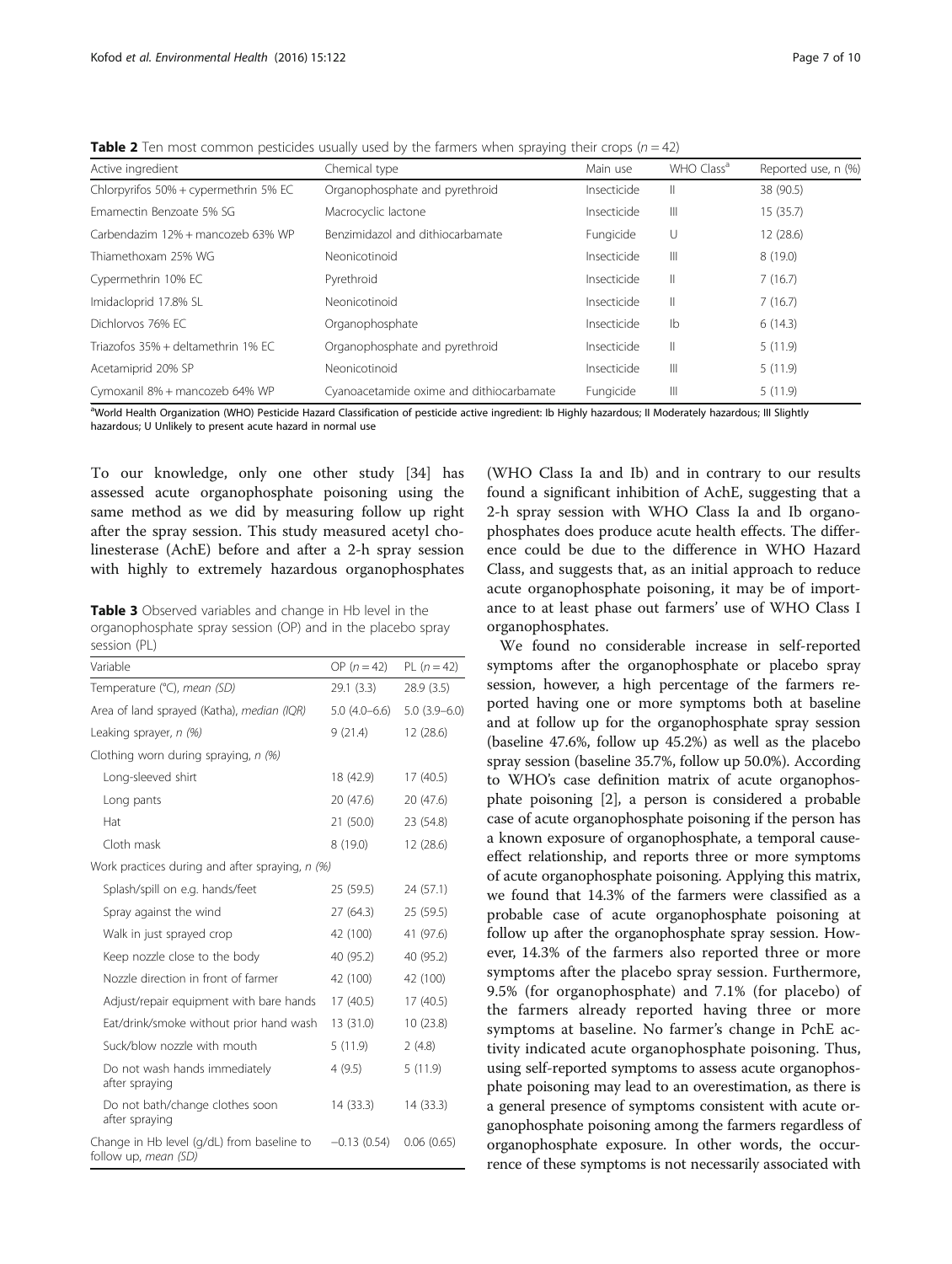| Variable                             | OP $(n = 42)$ |            | PL $(n = 42)$ |            | $P$ value*         |
|--------------------------------------|---------------|------------|---------------|------------|--------------------|
|                                      | Baseline      | Follow up  | Baseline      | Follow up  |                    |
| PchE activity (U/mL)                 |               |            |               |            |                    |
| Mean (SD)                            | 1.58(0.41)    | 1.60(0.40) | 1.58(0.42)    | 1.60(0.41) | $0.775^{\text{a}}$ |
| Symptoms                             |               |            |               |            |                    |
| Sum of all symptoms                  | 42            | 41         | 31            | 40         | $0.378^{b}$        |
| Number of symptoms per farmer, n (%) |               |            |               |            |                    |
| $\mathbf 0$                          | 22 (52.4)     | 23 (54.8)  | 27 (64.3)     | 21 (50.0)  |                    |
| 1                                    | 11(26.2)      | 10 (23.8)  | 6(14.3)       | 10(23.8)   |                    |
| 2                                    | 5(11.9)       | 3(7.1)     | 6(14.3)       | 5(11.9)    |                    |
| $\geq$ 3                             | 4(9.5)        | 6(14.3)    | 3(7.1)        | 6(14.3)    |                    |
| Distribution, n (%)                  |               |            |               |            |                    |
| Headache                             | 6(14.3)       | 10 (23.8)  | 4(9.5)        | 10 (23.8)  |                    |
| Dizziness                            | 1(2.4)        | 1(2.4)     | 2(4.8)        | 6(14.3)    |                    |
| Skin irritation                      | 7(16.7)       | 9(21.4)    | 3(7.1)        | 10 (23.8)  |                    |
| Extreme tiredness                    | 4(9.5)        | 5(11.9)    | 6(14.3)       | 5(11.9)    |                    |
| Weakness                             | 6(14.3)       | 3(7.1)     | 4(9.5)        | 2(4.8)     |                    |
| Anxiety                              | 3(7.1)        | 1(2.4)     | 0(0.0)        | 1(2.4)     |                    |
| Excessive sweating                   | 5(11.9)       | 4(9.5)     | 1(2.4)        | 0(0.0)     |                    |
| Trembling hands                      | 1(2.4)        | 1(2.4)     | 1(2.4)        | 1(2.4)     |                    |
| Vomiting                             | 0(0.0)        | 0(0.0)     | 1(2.4)        | 0(0.0)     |                    |
| Diarrhea                             | 0(0.0)        | 0(0.0)     | 0(0.0)        | 0(0.0)     |                    |
| Abdominal pain                       | 1(2.4)        | 2(4.8)     | 1(2.4)        | 1(2.4)     |                    |
| <b>Blurred</b> vision                | 4(9.5)        | 1(2.4)     | 3(7.1)        | 4(9.5)     |                    |
| Paralysis                            | 0(0.0)        | 0(0.0)     | 0(0.0)        | 0(0.0)     |                    |
| Salivation                           | 1(2.4)        | 1(2.4)     | 1(2.4)        | 0(0.0)     |                    |
| Tearing                              | 0(0.0)        | 0(0.0)     | 2(4.8)        | 0(0.0)     |                    |
| Lack of coordination                 | 0(0.0)        | 1(2.4)     | 0(0.0)        | 0(0.0)     |                    |
| Respiratory difficulties             | 3(7.1)        | 2(4.8)     | 2(4.8)        | 0(0.0)     |                    |

<span id="page-7-0"></span>Table 4 Results of the outcome measures for the organophosphate spray session (OP) and the placebo spray session (PL)

 $* =$  For difference between the organophosphate spray session and the placebo spray session

Confusion 0 (0.0) 0 (0.0) 0 (0.0) 0 (0.0) 0 (0.0) 0 (0.0)

<sup>a</sup> = Two sample t-test

 $b =$  Mann Whitney U-test

acute organophosphate poisoning, as they are nonspecific, making them a poor proxy for acute organophosphate poisoning. This suggests that future studies should not solely rely on self-reported symptoms when assessing acute organophosphate poisoning but include biomonitoring to achieve sound estimates. Such a mixed approach might be helpful in identifying the most important areas of intervention to reduce acute organophosphate poisoning among farmers in developing countries.

Even though our study did not find that the farmers suffer from occupational acute organophosphate poisoning, their work practices still raise potential acute and chronic poisoning concerns. Our study, as well as other studies from developing countries [\[7](#page-9-0)–[9, 21](#page-9-0), [26, 35](#page-9-0)], show that farmers have unsafe work practices exposing them to pesticides. About 58% of the farmers splashed/spilled pesticides and 41% adjusted their pesticide spraying equipment with bare hands. Thus, if the farmers spray with WHO Class I pesticides, or spray for longer than the 2 h that are considered to reflect farmers' usual spraying time [[27](#page-9-0), [34, 36\]](#page-9-0), while applying unsafe work practices, a considerable risk of acute organophosphate poisoning can be expected. Furthermore, long-termed exposure to low doses of hazardous pesticides are linked to adverse health effects in immune, hematological, nervous, endocrine and reproductive systems as well as DNA damage [\[2](#page-9-0), [16](#page-9-0)]. Thus, interventions promoting safe work practices reducing farmers' hazardous pesticide exposure are needed to reduce farmers' risk of acute pesticide poisoning and chronic sequelae of pesticide exposure.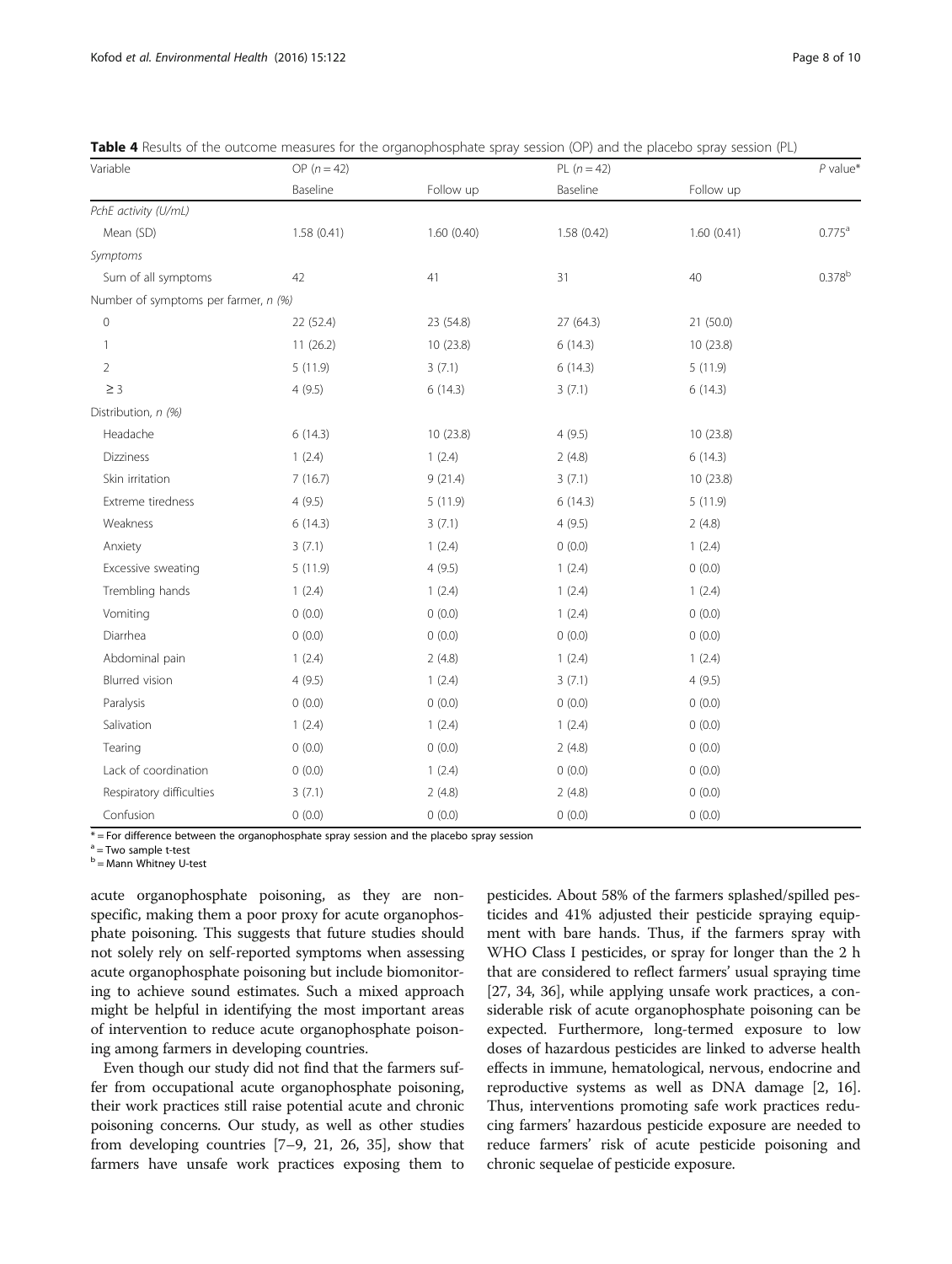<span id="page-8-0"></span>There are several strengths of this study. Firstly, the randomized, double-blind, placebo-controlled study design makes it possible to evaluate self-reported symptoms as a proxy for acute organophosphate poisoning. Secondly, by measuring follow up just after the spray session, this study has strictly assessed acute organophosphate poisoning. Thirdly, work practices and clothing were directly observed during spray sessions thus limiting recall and report bias to the self-reported symptoms.

Major limitations are first of all the non-exposure washout period of 7 days which may have been inadequate in order for PchE to reach its true unexposed baseline activity as a study suggests this may take around 50 days [[14\]](#page-9-0). However, there was no difference in the baseline levels between the organophosphate and placebo spray session for each group, indicating that the washout period was successful. To evaluate whether our farmers to some extent have been exposed with a chronic depression in PchE activity at the baseline measurements it would have been of interest to compare our baseline PchE measurements with measurements on non-exposed individuals. However, due to the wide inter-individual variation in PchE activity, we would have needed a substantial number of non-exposed individuals to establish a normal value but this was not possible within our research frame. At the same time, a reference value for PchE activity in a population comparable to our population could not be found in the literature [\[6](#page-9-0), [14\]](#page-9-0). Ideally, we should have measured the farmers' PchE levels in off-season and compared with levels within season to see if a seasonal PchE depression had taking place as previous studies from Nepal and Pakistan have found a depression in AchE and PchE activity when comparing farmers' levels in spray-season with their levels in offseason [[19, 20\]](#page-9-0). This was not possible within our study but it implies that we, more strictly speaking, may have evaluated "acute-on-chronic" pesticide exposure and poisoning. Other limitations include not involving the farmers in the pesticide mixing and loading which might have resulted in the exposure of a lower pesticide concentration than during their usual work. Lastly, the sampling technique on what may seem like a small sample size might hinder generalizations to farmers in other parts of Nepal. However, the farmers seemed representative in terms of pesticides usually used, work practices and clothing compared to findings from previous studies in Nepal [\[9](#page-9-0), [20, 21](#page-9-0)], and we expect that our results will be relevant to other farmers spraying with moderately hazardous pesticides.

# Conclusions

In conclusion, self-reported symptoms seem to be a poor proxy for acute organophosphate poisoning, as there was a general presence of acute organophosphate poisoning symptoms among the farmers regardless of organophosphate exposure or poisoning indicating that the occurrence of these symptoms is not necessarily associated with acute organophosphate poisoning. Future studies are needed to determine the reproducibility and generalizability of our data.

# Additional file

[Additional file 1:](dx.doi.org/10.1186/s12940-016-0205-1) Number of symptoms and PchE activity at baseline and follow up, and change in symptom sum and percentage change in PchE activity from baseline to follow up for each farmer for the organophosphate spray session (OP) and the placebo spray session (PL). Description: data on symptoms and PchE activity on which conclusions of the manuscript rely. (DOCX 114 kb)

#### Abbreviations

AchE: Acetyl Cholinesterase; Hb: Hemoglobin; ICOEPH: International Center for Occupational, Environmental and Public Health; OP: Organophosphate; PchE: Plasma Cholinesterase; PL: Placebo; WHO: World Health Organization

#### Acknowledgement

We would like to thank the farmers for participating in this study and Deepak Gyenwali and Sundar Tiwari from Nepal Public Health Foundation for their kind cooperation. We thank the Department of Biostatistics, University of Copenhagen, for statistical advice.

#### Funding

The study was funded by Augustinus Fonden and Department of Occupational and Environmental Medicine, Bispebjerg Frederiksberg Hospital, University of Copenhagen, Denmark. Augustinus Fonden had no other role in the study except for supplying finance. DHK, AV and JFT are affiliated to Department of Occupational and Environmental Medicine, Bispebjerg Frederiksberg Hospital, University of Copenhagen, Denmark.

#### Availability of data and materials

All data generated or analysed during this study are included in the published article and its Additional file 1.

#### Authors' contributions

DHK, JFT, EJ and AV conceptualized and designed the study. DHK and SB recruited the participants and collected the data. DHK performed data entry, cleaning, analyses and drafted the manuscript. All authors participated in the analyses and interpretation of data, and in the critical review of the manuscript. All authors provided a final approval of the final manuscript.

#### Competing interests

The authors declare to have no competing interests. EJ is Vice President of Dialogos and Daily Leader of ICOEPH, JFT is a Committee Member of ICOEPH, and AV is a Member of Dialogos and ICOEPH.

#### Consent for publication

Not applicable.

#### Ethics approval and consent to participate

All participating farmers signed an informed consent prior to participation. The study was approved by Nepal Health Research Council's Ethical Review Board, Reg. no. 162/2014.

### Author details

<sup>1</sup>Department of Occupational and Environmental Medicine, Bispebjerg Frederiksberg Hospital, University of Copenhagen, Bispebjerg Bakke 23, Entrance 20F, 2400 Copenhagen NV, Denmark. <sup>2</sup> Department of Occupational and Environmental Medicine, Odense Hospital, University of Southern Denmark, Odense, Denmark. <sup>3</sup>International Centre for Occupational, Environmental and Public Health (ICOEPH), Odense Hospital, University of